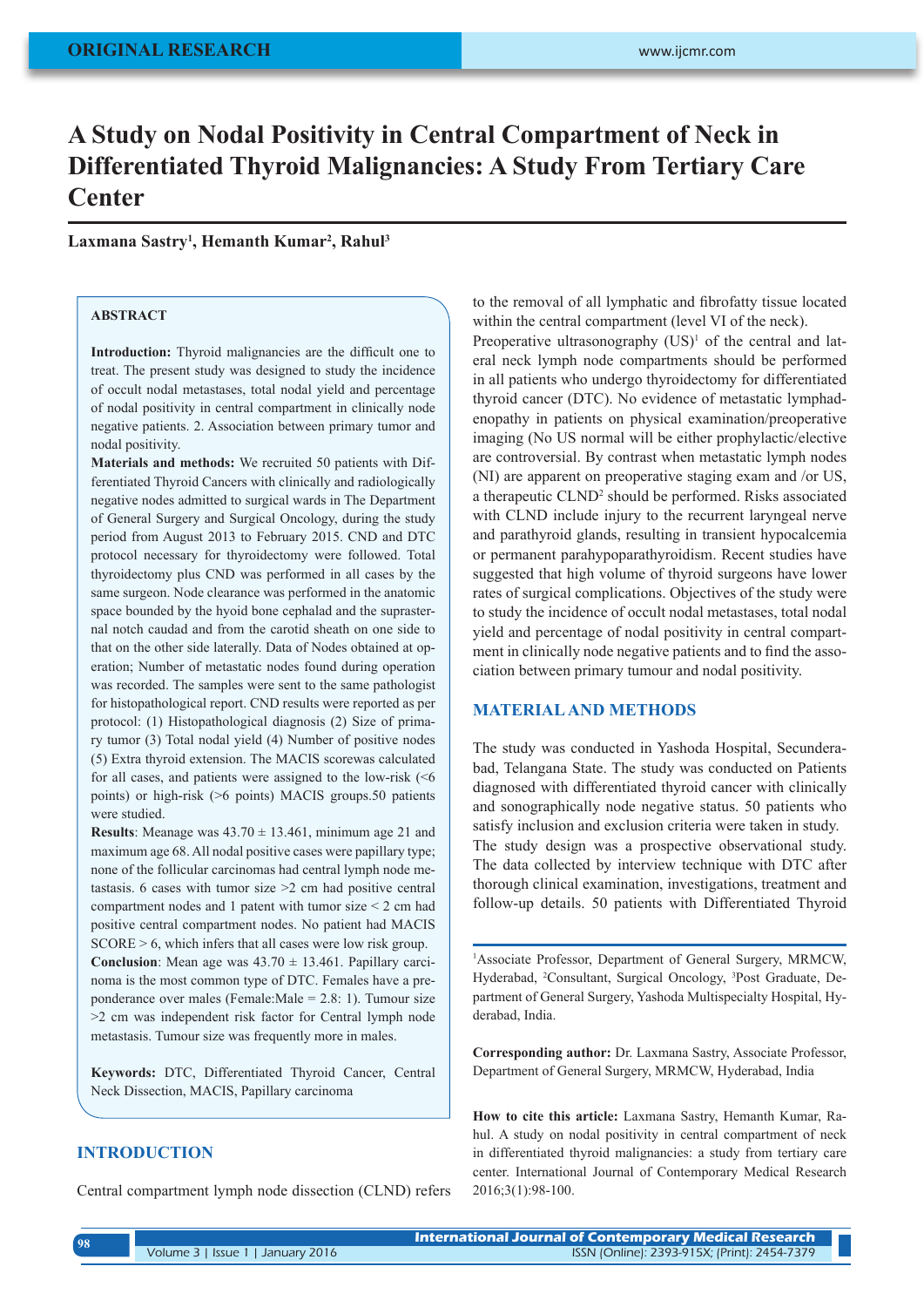Cancers admitted in surgical wards are included in our study by applying the following inclusion and exclusion criteria, during the study period from August 2013 to February 2015.

#### **Inclusion Criteria**

- 1. Patients with histopathologically proven differentiated thyroid cancer.
- 2. Patients with clinically and sonographically node negative status.

#### **Exclusion Criteria**

- 1. Patients with benign thyroid swelling.
- 2. Patients with other than differentiated thyroid cancers.
- 3. Patients with preoperative clinical and sonographic node positive status.

Information on patients with DTC undergoing central compartment dissection was disseminated in health education sessions to complement the findings of study. The data were entered into MS-Excel spread sheets, and analysis was carried out. The procedures involved were transcription, preliminary data inspection, content analysis, and interpretation. Percentages were used in this study to analyze epidemiological variables.

Protocols of patients undergoing total thyroidectomy and central nodal dissection (CND)<sup>6</sup> for differentiated thyroid cancers (DTC) were reviewed. Total thyroidectomy plus CND was performed in all cases by the same surgeon. Node clearance was performed in the anatomic space bounded by the hyoid bone cephalad and the suprasternal notch caudad and from the carotid sheath on one side to that on the other side laterally.

The following data were recorded: nodes obtained at operation; number of metastatic nodes and parathyroid glands incidentally resected; metastases, age, completeness of resection, invasiveness, size In all cases, the pathology study was performed by the same pathologist. CND results were reported as per protocol: (1) Histopathological diagnosis (2) Size of primary tumor (3) Total nodal yield (4) Number of positive nodes (5) Extra thyroid extension. The MACIS scorewas calculated for all cases, and patients were assigned to the low-risk (<6 points) or high-risk (>6 points) MACIS groups.

Data were analyzed with the use of the Statistical Package Stat view 14.2 (SAS Institute Inc., Cary, NC). Quantitative

|                                                         | N                  | $\frac{0}{0}$ |
|---------------------------------------------------------|--------------------|---------------|
| Mean age                                                | $43.70 \pm 13.461$ |               |
| Age $\langle 45 \rangle = 45$                           | 27/23              | 54/46         |
| Gender (M/F)                                            | 13/37              | 26/74         |
| Papillary/Follicular                                    | 48/2               | 96/4          |
| Tumor Size $(\leq2/\geq=2$ cm)                          | 38/12              | 76/24         |
| Extra Thyroid Extension                                 | 5                  | 10            |
| Mean Nodal Yield                                        | $5.68 \pm 2.195$   |               |
| % Nodal Positivity                                      |                    | 14            |
| MACIS SCORE $(\le6/\ge=6)$                              | 50/0               | 100/0         |
| <b>Table-1:</b> Variables in relation to Thyroid cancer |                    |               |

variables are expressed as mean  $\pm$  SD and qualitative variables as proportions and percentages. Student t test was applied for various parameters. Contingency tables (chi-square) were used to investigate differences between qualitative variables. Significance was set at  $P < 0.05$ .

# **RESULTS**

Patients with age < 45 were 27 and patients with age  $\geq$ 45 were 23.37 were females and 13 were males. 48 (96%) reported to be papillary and 2 (4%) reported as follicular thyroid cancer. 4 patients were with tumor size  $\geq 2$  cm and 1 patient had a tumor size <2cm. Mean nodal yield was  $5.68 \pm$ 2.195, minimum 2 nodes to maximum 10 nodes were removed.7 (14%) patents had positive nodes in central compartment of whom 6 were males and 1 was female.

Table 1 shows incidence of tumour in relation to age and sex, size of the tumour, extra thyroid extension and nodal positivity. MACIS score was done based on score.

# **DISCUSSION**

50 patients were studied. Mean age was  $43.70 \pm 13.461$ . Minimum age 21 and maximum age 68. Patients with age < 45 years were 27 and patients with age  $\ge$  = 45 years were 23.37 were females and 13 were males. 48 (96%) reported to be papillary<sup>3,4,5</sup> and 2 (4%) reported as follicular thyroid cancer.6,7 38 patents had tumor size of  $\leq$ 2cm (76%) and 12 patents had tumor size of  $> 2$  cm (24%). Minimum dia. 0.3 cm and maximum diameter 4.3 cm with peak between 0.75 to 1.25 cm. 5

| /ariable                  | $+ve$           |              |                       |                                                                   |                         |                 |                 | T Test |                           |                 |                             |                           |      |
|---------------------------|-----------------|--------------|-----------------------|-------------------------------------------------------------------|-------------------------|-----------------|-----------------|--------|---------------------------|-----------------|-----------------------------|---------------------------|------|
|                           | Nodes<br>Absent | Std.<br>Err: | Std.<br>Dev.          | +ve<br>Nodes<br>Present                                           |                         | Std.<br>Err.    | Std.<br>Dev.    |        | Proba-<br>bility          |                 | Mann<br>Whit-               | Proba-<br>bility          |      |
|                           |                 |              |                       |                                                                   |                         |                 |                 |        |                           |                 |                             |                           |      |
| Age                       | 42.907          | 2.073        | 13.592                | 48.571                                                            |                         | 4.695           | 12.421          | 1.033  | 0.307                     |                 | $\frac{\text{ney}}{115.00}$ | 0.163                     |      |
| Sex                       | 1.814           | 0.060        | 2<br>$0.\overline{3}$ | 1.286                                                             |                         | 0.184           | 0.488           | 3.187  | 0.003                     | *<br>*          | 10.00                       | $\overline{0.131}$        |      |
| $\lambda$ umor size >2 cm | 0.140           | 0.053        | 51<br>).3             | 0.857                                                             |                         | $\frac{143}{2}$ | 0.378           | 4.972  | 0.000                     | **<br>**        | 6.00                        | $\frac{0.000}{\sqrt{10}}$ | $**$ |
| Max Dia. cm               | 1.295           | 1117         | 0.767                 | 3.514                                                             |                         | $\frac{303}{2}$ | $\frac{803}{2}$ | 7.057  | $\frac{0.000}{\sqrt{10}}$ | $**\atop{*}{*}$ | 10.00                       | $\frac{1}{0.000}$         | ***  |
| Extra Thyroid Extension   | 0.023           | 0.023        | 52                    | 1.571                                                             | $\overline{\mathsf{H}}$ | 0.202           | 0.535           | 5.680  | $\frac{1}{0.000}$         | ***             | 4.000                       | $\frac{1}{0.000}$         | ***  |
|                           |                 | Table-2 Comp |                       | arison between Central Compartment Metastasis and other variables |                         |                 |                 |        |                           |                 |                             |                           |      |
|                           |                 |              |                       |                                                                   |                         |                 |                 |        |                           |                 |                             |                           |      |